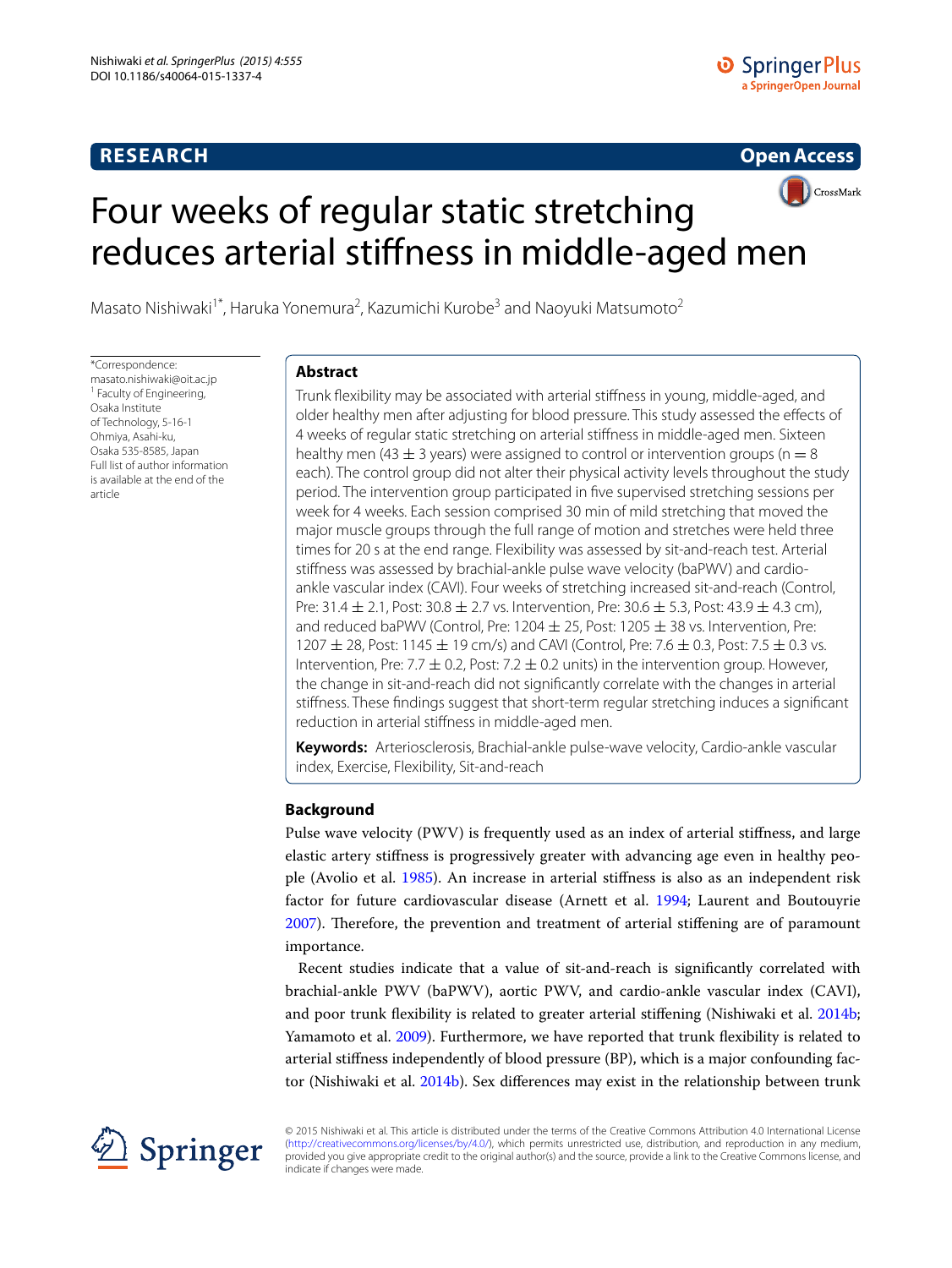flexibility and arterial stiffness (Nishiwaki et al. [2014b](#page-9-3)). Also, a recent study has indicated that the middle-aged martial artists were more flexible in their trunk and hamstrings and had less arterial stiffness (Douris et al. [2013](#page-9-4)). Therefore, these findings suggest that some physiological mechanisms, namely structural and/or functional, but not confounding factors, participate in the relationship between trunk flexibility and arterial stiffness.

Regular stretching improves scores in the sit-and-reach test that is an index of trunk flexibility (Kokkonen et al. [2007](#page-9-5)). If flexibility is physiologically related in some way to arterial stiffness, regular stretching should induce a reduction in arterial stiffness. However, whether stretching per se reduces arterial stiffness without corresponding changes in any other physical characteristics or the physical fitness status of individuals remains a matter of debate (Cortez-Cooper et al. [2008](#page-9-6); Hunter et al. [2013a](#page-9-7), [b;](#page-9-8) Wong and Figueroa [2014](#page-10-1)). Because our cross-sectional study indicated a significant relationship between trunk flexibility and arterial stiffness, especially among adult men from young to older (Nishiwaki et al. [2014b](#page-9-3)), the effects of regular stretching on arterial stiffness in adult men should be evaluated. However, this issue has not been addressed as far as we can ascertain.

This study aimed to examine the effects of 4 weeks of stretching on arterial stiffness in middle-aged men. We hypothesized, based on the findings of our previous cross-sectional study (Nishiwaki et al. [2014b\)](#page-9-3), that regular stretching would reduce arterial stiffness in middle-aged men.

## **Results**

## **Baseline**

The mean age, height, body weight, and BMI of all participants were  $43 \pm 3$  years,  $172.3 \pm 1.3$  $172.3 \pm 1.3$  cm,  $69.0 \pm 1.6$  kg, and  $23.3 \pm 0.6$  kg/m<sup>2</sup>, respectively. Table 1 shows the physical characteristics of the participants in both groups. None of the parameters significantly differed between the control and intervention groups before the study.

#### **Effects of stretching**

Body composition, BP, HR, and handgrip strength did not significantly change after 4 weeks in either group (Table [1](#page-2-0)). However, two-way repeated-measures ANOVA indicated significant interactions of sit-and-reach (P < 0.01), baPWV (P < 0.05), and CAVI ( $P < 0.05$ ) (Fig. [1](#page-3-0)). Sit-and-reach significantly increased only in the intervention group after 4 weeks of stretching  $(P < 0.01)$  (Fig. [1a](#page-3-0)). Mean baPWV and CAVI values significantly decreased (both  $P < 0.05$ ) (Fig. [1](#page-3-0)b, c) in the intervention, but not in the control group. Physical activity levels determined from the IPAQ did not significantly differ between the two groups during the experimental period (control vs. intervention,  $26.8 \pm 6.3$  vs.  $15.1 \pm 5.8$  METs h/week). Both groups answered that physical activity levels had not changed between before and during the intervention period.

#### **Relationship between trunk flexibility and arterial stiffness**

Sit-and-reach increased by 61.7  $\pm$  19.5 %, whereas baPWV and CAVI were reduced by 4.9  $\pm$  1.6 % and 6.1  $\pm$  1.5 %, respectively in the intervention group. The changes in sit-and-reach did not significantly correlate with the changes in arterial stiffness in this group (Fig. [2](#page-4-0)a–d).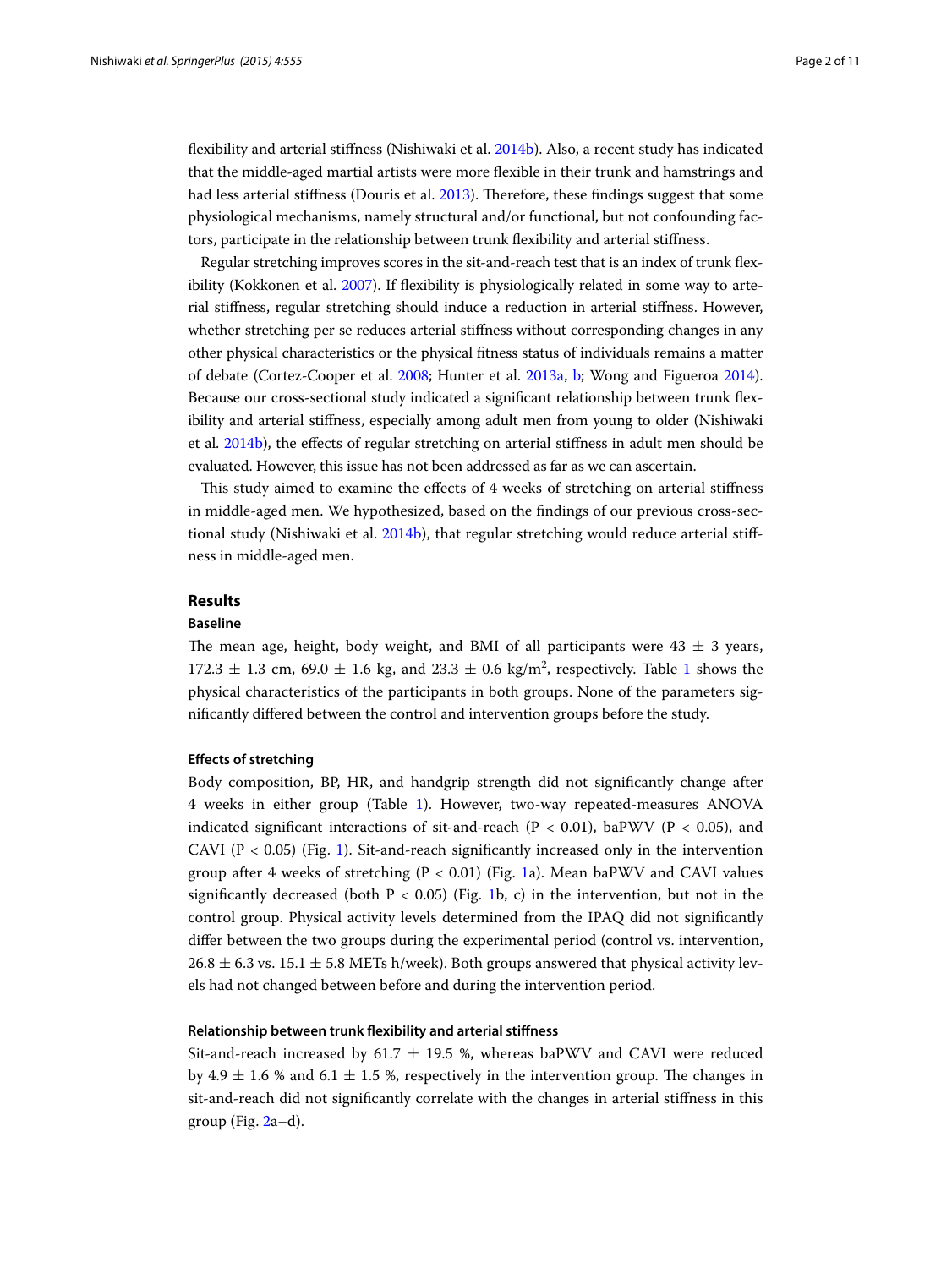| <b>Variables</b>                   |              | Pre             | Post            | Two-way ANOVA |             |             |
|------------------------------------|--------------|-----------------|-----------------|---------------|-------------|-------------|
|                                    |              |                 |                 | Group         | <b>Time</b> | Interaction |
| No.                                | $\mathsf{C}$ | 8               |                 |               |             |             |
|                                    | $\mathsf{I}$ | 8               |                 |               |             |             |
| Age, y                             | $\subset$    | $42 \pm 3$      |                 |               |             |             |
|                                    | L            | $45 \pm 4$      |                 |               |             |             |
| Height, cm                         | $\subset$    | $172.3 \pm 2.0$ | $172.0 \pm 2.0$ | $F = 0.014$   | $F = 0.636$ | $F = 4.302$ |
|                                    | $\mathbf{L}$ | $172.4 \pm 1.8$ | $172.5 \pm 1.8$ | $P = 0.908$   | $P = 0.438$ | $P = 0.057$ |
| Body weight, kg                    | $\subset$    | $68.2 \pm 2.5$  | $68.5 \pm 2.5$  | $F = 0.171$   | $F = 0.083$ | $F = 2.870$ |
|                                    | $\mathbf{I}$ | $69.9 \pm 2.2$  | $69.5 \pm 2.1$  | $P = 0.685$   | $P = 0.778$ | $P = 0.112$ |
| Body mass index, kg/m <sup>2</sup> | $\subset$    | $23.0 \pm 0.8$  | $23.1 \pm 0.8$  | $F = 0.138$   | $F = 0.115$ | $F = 2.830$ |
|                                    | $\mathbf{I}$ | $23.6 \pm 0.9$  | $23.4 \pm 0.8$  | $P = 0.716$   | $P = 0.740$ | $P = 0.115$ |
| Body fat, %                        | $\subset$    | $18.7 \pm 1.3$  | $18.6 \pm 1.2$  | $F = 1.007$   | $F = 0.284$ | $F = 0.339$ |
|                                    | L            | $20.7 \pm 2.2$  | $21.3 \pm 1.9$  | $P = 0.333$   | $P = 0.602$ | $P = 0.570$ |
| Lean body mass, kg                 | $\subset$    | $55.3 \pm 1.3$  | $55.5 \pm 1.4$  | $F = 0.087$   | $F = 0.333$ | $F = 1.471$ |
|                                    | $\mathbf{L}$ | $55.2 \pm 1.6$  | $54.5 \pm 1.1$  | $P = 0.772$   | $P = 0.573$ | $P = 0.245$ |
| HR, beats/min                      | $\subset$    | $61 \pm 2$      | $59 \pm 3$      | $F = 0.772$   | $F = 2.799$ | $F = 0.465$ |
|                                    | $\mathbf{L}$ | $66 \pm 6$      | $62 \pm 3$      | $P = 0.394$   | $P = 0.116$ | $P = 0.507$ |
| Systolic BP, mmHq                  | $\subset$    | $129 \pm 5$     | $133 \pm 3$     | $F = 3.713$   | $F = 2.630$ | $F = 0.006$ |
|                                    | $\mathbb{L}$ | $119 \pm 4$     | $123 \pm 3$     | $P = 0.075$   | $P = 0.127$ | $P = 0.940$ |
| Diastolic BP, mmHq                 | $\subset$    | $84 \pm 4$      | $87 + 4$        | $F = 2.444$   | $F = 1.362$ | $F = 0.695$ |
|                                    | $\mathbf{I}$ | $78 \pm 3$      | $79 + 2$        | $P = 0.140$   | $P = 0.263$ | $P = 0.419$ |
| Mean BP, mmHg                      | C            | $99 \pm 4$      | $102 \pm 3$     | $F = 2.601$   | $F = 0.887$ | $F = 2.016$ |
|                                    | $\mathbf{L}$ | $94 \pm 3$      | $93 \pm 2$      | $P = 0.129$   | $P = 0.362$ | $P = 0.178$ |
| Pulse pressure, mmHg               | $\subset$    | $44 \pm 3$      | $46 \pm 2$      | $F = 0.509$   | $F = 2.215$ | $F = 0.181$ |
|                                    | $\mathbf{I}$ | $41 \pm 3$      | $44 \pm 3$      | $P = 0.487$   | $P = 0.159$ | $P = 0.677$ |
| Handgrip strength, kg              | C            | $45.3 \pm 1.8$  | $44.6 \pm 1.6$  | $F = 0.217$   | F < 0.001   | $F = 0.521$ |
|                                    |              | $43.6 \pm 2.0$  | $44.3 \pm 1.1$  | $P = 0.648$   | $P = 0.986$ | $P = 0.482$ |
| Handgrip strength, N/kg            | $\subset$    | $6.5 \pm 0.2$   | $6.4 \pm 0.3$   | $F = 1.032$   | $F = 0.059$ | $F = 1.087$ |
|                                    | I            | $6.1 \pm 0.2$   | $6.3 \pm 0.2$   | $P = 0.327$   | $P = 0.812$ | $P = 0.315$ |

<span id="page-2-0"></span>**Table 1 Body composition and cardiovascular data before and after the experimental period**

*C* Control group, *I* Intervention group, *HR* Heart rate, *BP* blood pressure, *Pre* before experiment, *Post* after experiment. Data are means ± SEM

No parameters significantly changed in either group after experimental period

## **Discussion**

The main new finding of this study was that 4 weeks of supervised static stretching increased sit-and-reach and reduced baPWV and CAVI in middle-aged men without overt chronic diseases. To our knowledge, this is the first study to evaluate the effect of supervised short-term static stretching on arterial stiffness in middle-aged men.

Others have examined the relationship between trunk flexibility and arterial stiffness (Hunter et al. [2013a,](#page-9-7) [b;](#page-9-8) Nishiwaki et al. [2014b](#page-9-3); Wong and Figueroa [2014;](#page-10-1) Yamamoto et al. [2009\)](#page-10-0), and this relationship may be affected by sex differences (Nishiwaki et al. [2014b\)](#page-9-3). Therefore, the present short-term supervised intervention was designed to determine whether regular stretching exercise can induce a reduction in arterial stiffness in middle-aged men without overt chronic diseases. Our data indicated that short-term stretching reduced baPWV and CAVI, which supported the findings of our previous cross-sectional study (Nishiwaki et al. [2014b](#page-9-3)). The information derived from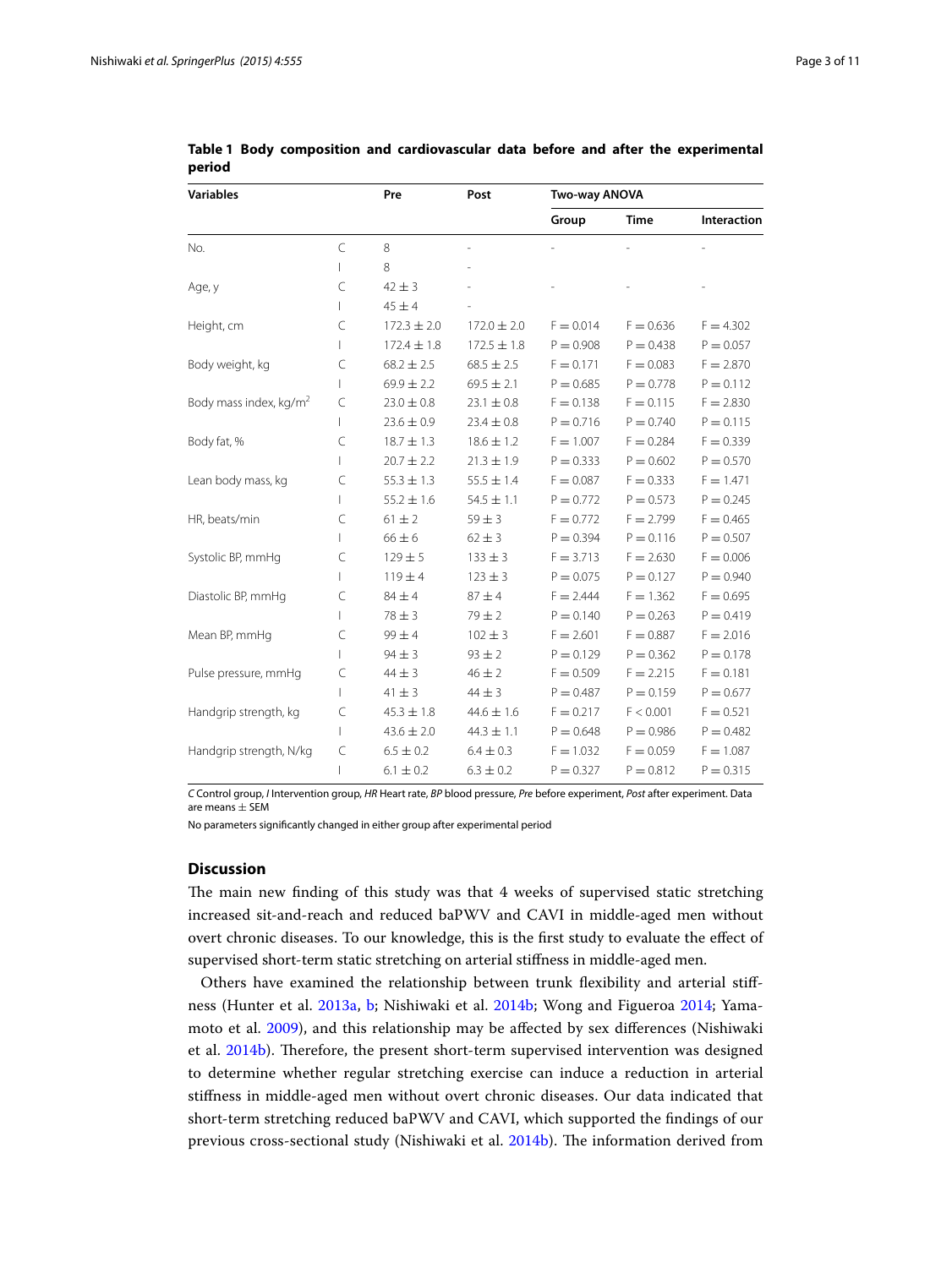

<span id="page-3-0"></span>baPWV is qualitatively similar to that derived from aortic PWV and carotid-femoral PWV (Sugawara et al. [2005](#page-10-2); Tanaka et al. [2009](#page-10-3); Vlachopoulos et al. [2012](#page-10-4); Yamashina et al. [2002\)](#page-10-5), and also the CAVI represents arterial stiffness from the aorta to the ankle and is theoretically adjusted by BP (Namekata et al. [2011](#page-9-9); Shirai et al. [2011;](#page-10-6) Sun [2013](#page-10-7)).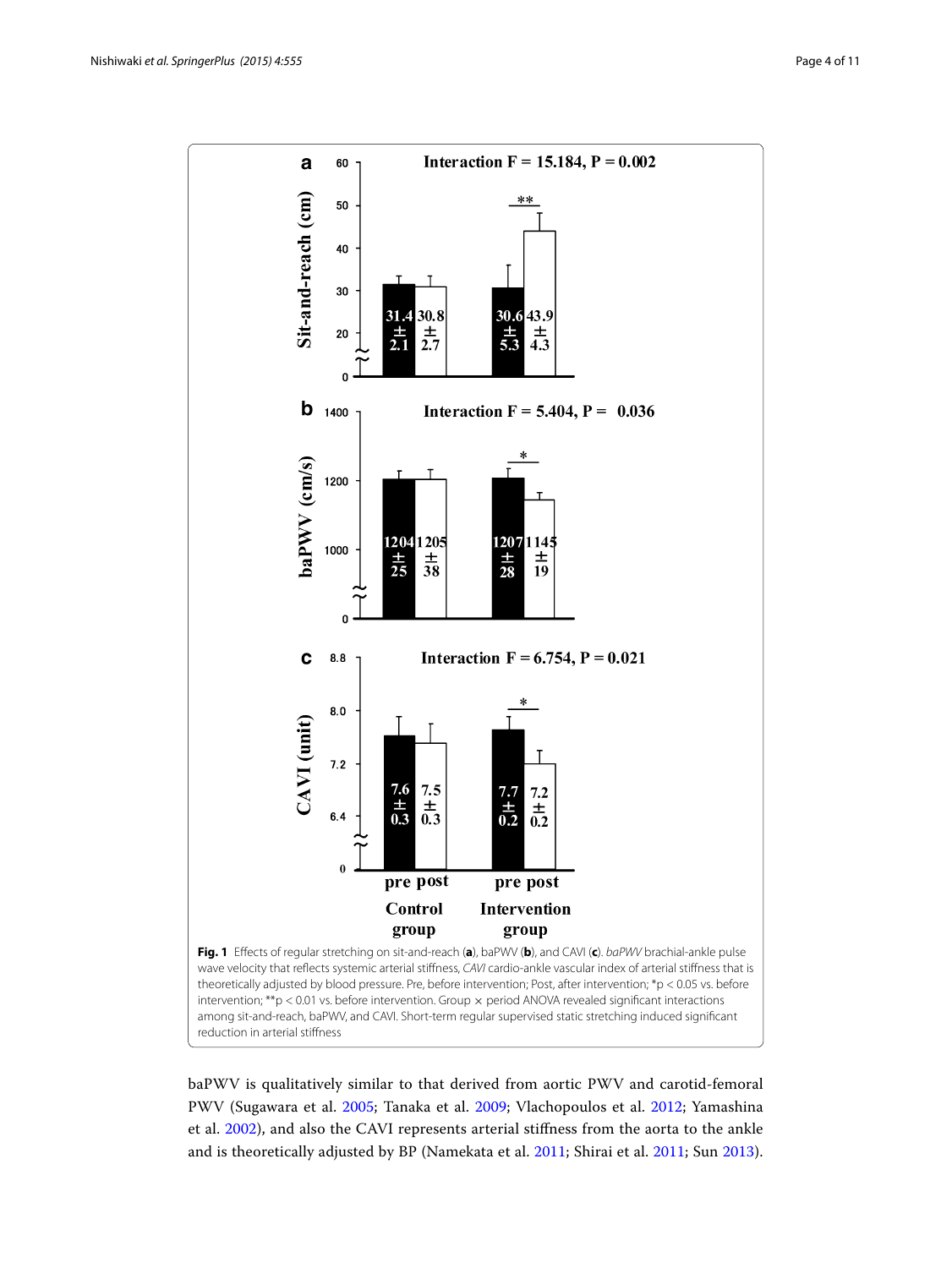

<span id="page-4-0"></span>Because body composition, BP, and handgrip strength did not significantly change before and after intervention in the present study, these results suggest that these factors were not involved in the reduction of baPWV and CAVI that reflect arterial stiffness. Taken together, our results indicate that short-term regular static stretching reduces arterial stiffness.

Although our results mean that flexibility is physiologically related in some way to arterial stiffness, the physiological mechanisms remain unknown. However, previous studies have indicated that muscular-skeletal flexibility is determined by not only the structural factors such as muscle and tendon but also the functional factors such as neural action and reflex, and that regular stretch training may induce neural adjustments (i.e., the decline in tonic reflex activity) (Guissard and Duchateau [2004,](#page-9-10) [2006](#page-9-11); Magnusson et al. [1996](#page-9-12)). On the other hand, arterial stiffness is functionally determined by the vascular tone of the artery, which is partially regulated by sympathetic nerve activity (Sugawara et al. [2009](#page-10-8); Tanaka and Safar [2005](#page-10-9); Yamamoto et al. [2009](#page-10-0)). The neural factors thus contribute to the regulation of body flexibility as well as arterial stiffness. As previously inferred (Yamamoto et al. [2009\)](#page-10-0), repetitive stretching stimulation might chronically reduce resting sympathetic nerve activity, thereby reducing arterial stiffness. A recent study has found that stretching can reduce aortic wave reflection magnitude, BP, and autonomic activity in obese postmenopausal women (Wong and Figueroa [2014](#page-10-1)), suggesting that regular stretching might affect autonomic activity in normal middle-aged men. Alternatively,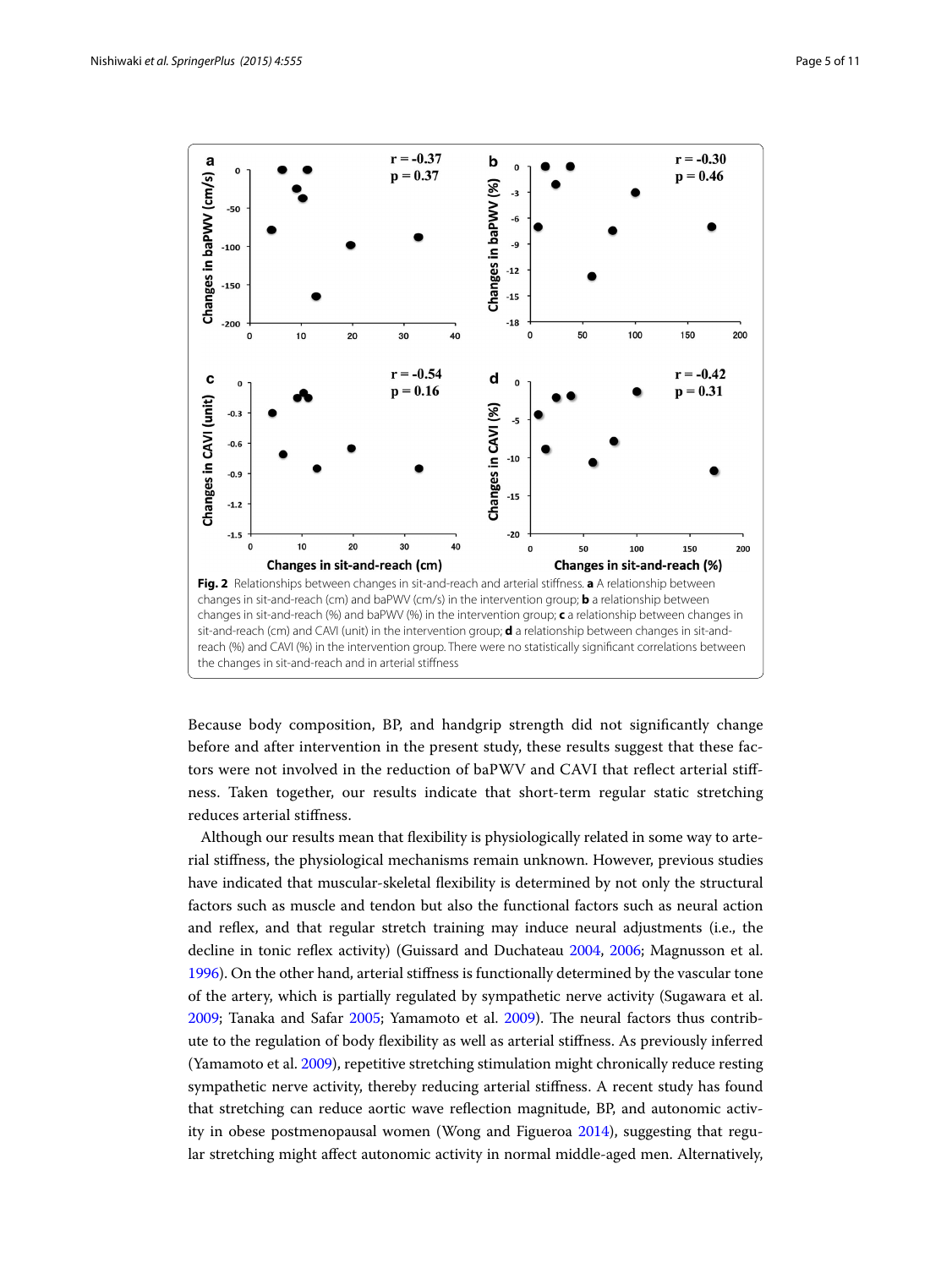stretching might impose traction stimulus to the arteries, resulting in matrix and smooth muscle cell adaptations that favorably affect cross-sectional arterial compliance (Hunter et al. [2013a\)](#page-9-7). However, we did not obtain direct evidence in vivo to support the view. Therefore, future studies are required to elucidate the physiological mechanisms.

Contrary to the present results, 8 weeks of regular stretching does not alter arterial stiffness in obese postmenopausal women (Wong and Figueroa [2014](#page-10-1)). Cross-sectional and interventional studies have also found that the regular practice of hatha yoga does not change arterial compliance (Hunter et al. [2013b](#page-9-8)). The cause of these conflicting findings between the present and previous studies is presently difficult to explain. However, our cross-sectional study indicated that poor trunk flexibility may be significantly related to arterial stiffening, especially in adult men (Nishiwaki et al. [2014b](#page-9-3)). In addition, yoga, especially in hatha yoga postures, includes a component of isometric contractions (Hunter et al. [2013a](#page-9-7), [b\)](#page-9-8). Although isometric exercise can reduce BP and increase endothelial function (McGowan et al. [2007](#page-9-13)), the combined effects of stretching and isometric contractions may result in the conflicting findings between the present and previous studies. Therefore, stretching-induced vascular adaptations would differ according to the features of the participants such as age, sex, and medical history, as well as the mode, intensity, duration, frequency, and volume of exercise programs.

Regular aerobic exercise reduces arterial stiffness in middle-aged people (Guimaraes et al. [2010](#page-9-14); Yoshizawa et al. [2009](#page-10-10)), and previous study indicates that 16 weeks of aerobic exercise induces approximately 5 % reduction in carotid-femoral PWV (Guimaraes et al. [2010](#page-9-14)). On the other hand, low-intensity resistance training for young subjects induces approximately 6.7 % reduction in baPWV (Okamoto et al. [2011](#page-10-11)). Home-based resistance training using body weight and light dumbbells also improves arterial stiffness in health middle-aged women (Okamoto et al. [2009](#page-9-15)). The present data showed that 4 weeks of supervised stretching exercise produced a 4.9  $\pm$  1.6 % reduction in baPWV and a 6.1  $\pm$  1.5 % reduction in CAVI as an index of arterial stiffness. The duration of stretching was relatively short; nevertheless, our stretching intervention may generally induce similar or somewhat smaller changes in arterial stiffness compared with relatively low- to moderate-intensity aerobic or resistance exercise for middle-aged people.

Although our stretch training intervention consisted of whole body stretching, the present study only used the sit-and-reach test as an indicator of flexibility. This test might be differentially influenced by arm and leg length, but the individual zero point for each participant minimized the influences of arm and leg length. Thus, the sit-and-reach test has been commonly used to assess flexibility from the viewpoint of health-related fitness (Yamamoto et al. [2009\)](#page-10-0). Although our data of sit-and-reach test are actually considered to reflect trunk flexibility, further studies will be needed to assess the flexibility in trunk and other muscle groups during postural control using electromyography and goniometer.

This study has several important limitations. First, although we calculated the minimum sample size, the number of participants might have been too small to detect lowto-moderate correlations between changes in flexibility and arterial stiffness. Further large-scale studies are required to clear this point. Second, we could not assess maximum oxygen uptake and blood data and thus the cardiorespiratory fitness levels of the participants and risk factors for atherosclerosis such as blood lipids were unknown. Furthermore, in this study, the body composition did not change significantly after the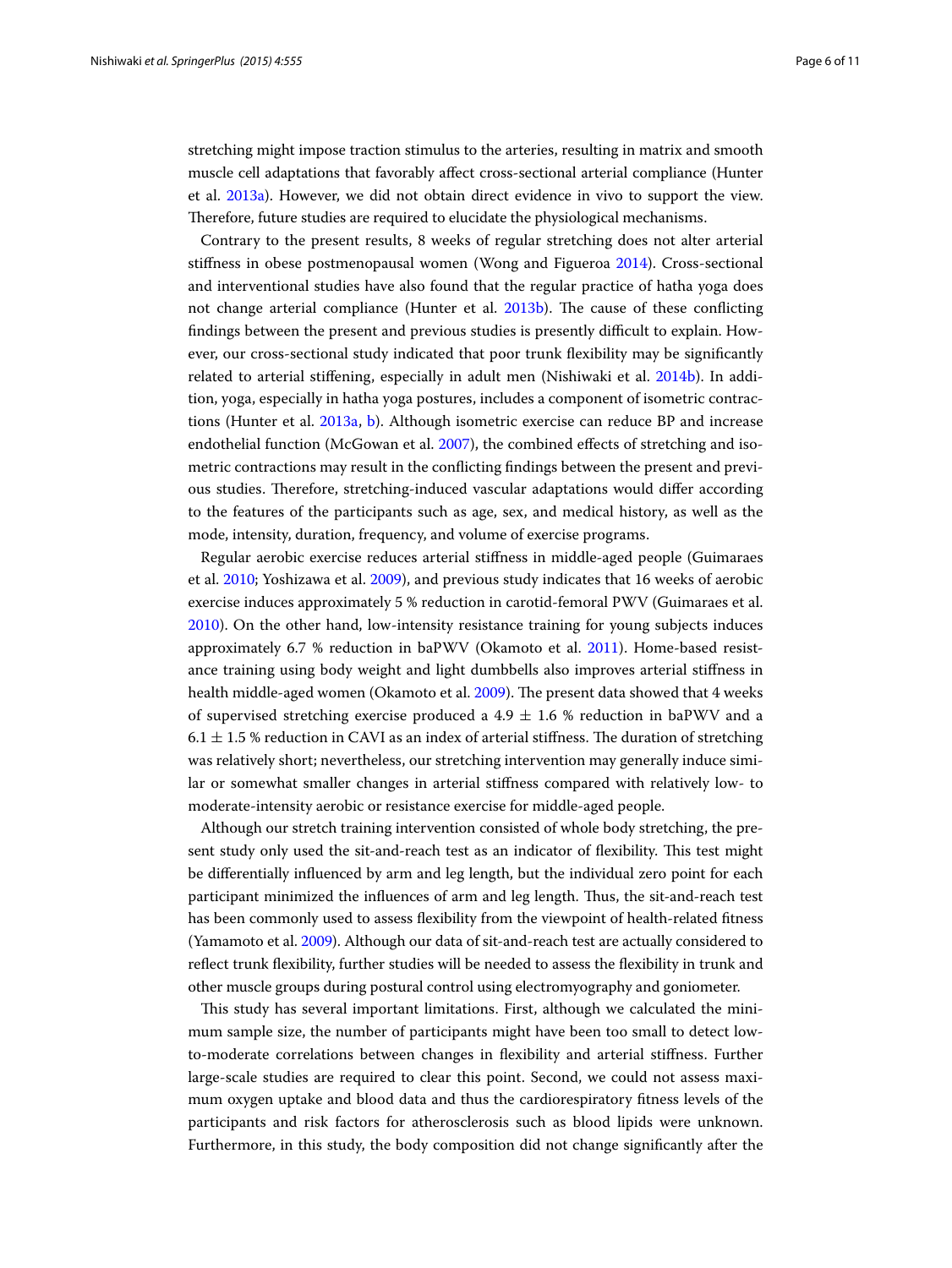intervention, and the IPAQ score did not differ significantly between the both groups. However, if possible, physical activity should be assessed by objective measures such as activity monitor or pedometer.

### **Conclusions**

The present findings indicated that 4 weeks of regular static stretching induces a significant reduction in arterial stiffness in middle-aged men. Although this reduction in arterial stiffness did not significantly correlate with the increase in trunk flexibility, in order to clarify the relationship between the change in flexibility and arterial stiffness in more detail, further large-scale studies are needed.

#### **Methods**

## **Participants**

Sixteen middle-aged Japanese men without chronic diseases that could affect cardiovascular, metabolism, or daily physical activity were recruited for the present study from among the staff at our institution. They were regularly engaged in desk work inside of the office (>8 h/day), and none of them participated in regular exercise program for at least 2 years. The participants did not take any medications. The men were matched for age and physical characteristics, especially in PWV as nearly equal as possible and assigned to either a control or an intervention group ( $n = 8$  each). Thus, the participants were not provided with the option to self-select their group allocation. The purpose, procedures, and risks of the study were explained to all of them and they provided written informed consent before participating in the study, which was reviewed and approved by the Human Ethics Committee at the Prefectural University of Kumamoto (24-002) and proceeded in accordance with the guidelines of the Declaration of Helsinki.

### **Sample size and experimental procedures**

We determined the appropriate sample size for each group before starting the study by power calculations using SPSS Sample Power (IBM, Tokyo, Japan) and assumed that the maximal reduction in arterial stiffness after intervention would be 4–7 % according to the previous results (Nishiwaki et al. [2014b;](#page-9-3) Yamamoto et al. [2009](#page-10-0)). To detect this difference at 80 % power and with a two-tailed  $\alpha$  of 5 %, the intervention group should comprise eight participants. Thus, we recruited 16 participants and assigned them to control and intervention groups ( $n = 8$  per group).

Both groups were assessed before and after the experimental period. All tests and interventions proceeded in a quiet air-conditioned room  $(22-24 \degree C)$  at the same time of day and at the same number of hours after the last meal to avoid potential diurnal variations. The participants were required to abstain from caffeine and fast for  $\geq 4$  h before each test and then were assessed at least 24 h after the most recent stretching session to avoid any acute effects.

#### **Body composition**

Body composition was determined by bioelectrical impedance using a TBF-410 instrument (Tanita Co., Tokyo, Japan) as described in our previous study (Nishiwaki et al. [2014a](#page-9-16), [b](#page-9-3)). Briefly, we measured the height of the participants without footwear, weight,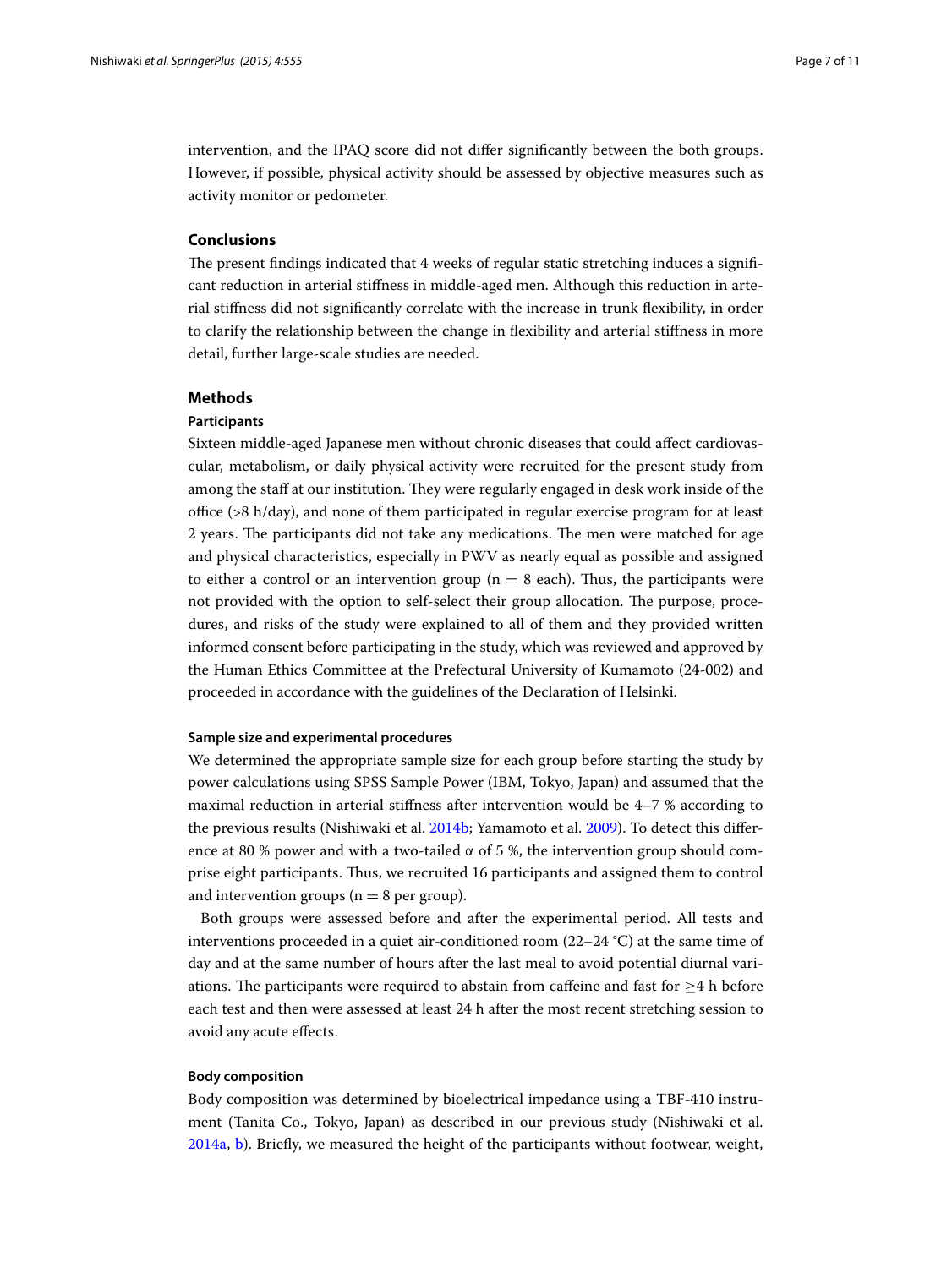and body fat in light clothing, and then calculated their body mass index (BMI), as weight divided by height squared. This method can accurately detect changes in body composition and the validity of body composition assessment is high (Miyatani et al. [2012](#page-9-17); Utter et al. [1999](#page-10-12)). Day-to-day coefficients of variations (CVs) for body weight, body fat, and BMI were all <10 % under our experimental conditions (Nishiwaki et al. [2014a,](#page-9-16) [b](#page-9-3)).

## **Arterial stiffness, blood pressure, and heart rate**

After resting for  $>15$  min in the supine position, PWV, BP and heart rate (HR) were assessed using an automated VS-1500AE/AN device (Fukuda Denshi, Tokyo, Japan) as described (Namekata et al. [2011](#page-9-9); Shirai et al. [2011;](#page-10-6) Sun [2013\)](#page-10-7). This device records BP in both brachial locations of supine participants and the procedure conformed strictly to American Heart Association guidelines (Pickering et al. [2005](#page-10-13)). As previously reported (Namekata et al. [2011;](#page-9-9) Shirai et al. [2011](#page-10-6); Sun [2013\)](#page-10-7), the CAVI values at the right and left sides were also automatically calculated from 5 to 6 pulse wave signals using the following formula: CAVI = a  $[(2\rho/PP) \times ln(SBP/DBP) \times PWV2] + b$ , where SBP is systolic blood pressure, DBP is diastolic blood pressure, PP (pulse pressure) is SBP − DBP,  $\rho$  is the blood density, and a and b are constants. The means of the left and right values in each participant were subsequently analyzed (Nishiwaki et al. [2014b;](#page-9-3) Yamamoto et al. [2009](#page-10-0)). The CAVI represents arterial stiffness from the aorta to the ankle and is theoretically adjusted by BP. Higher CAVI values mean stiffer arteries and the CAVI is, therefore, associated with risk for cardiovascular diseases with excellent validity (Shirai et al. [2011](#page-10-6); Sun [2013](#page-10-7)). The baPWV was also calculated by dividing the distance between the brachial and ankle recording sites by the transit times as described (Nishiwaki et al. [2011](#page-9-18); Yamashina et al. [2002\)](#page-10-5). Previous studies have indicated that the information derived from baPWV is qualitatively similar to that derived from central arterial stiffness and that the validity and reproducibility of baPWV measurements are high (Sugawara et al. [2005](#page-10-2); Tanaka et al. [2009;](#page-10-3) Yamashina et al. [2002\)](#page-10-5). The CVs from the intraobserver measured over 10 subjects on two separate days (i.e., reproducibility) were  $3.6 \pm 0.6$  % and  $2.7 \pm 0.3$  % for CAVI and baPWV, respectively (Nishiwaki et al. [2011](#page-9-18), [2014b](#page-9-3)).

### **Trunk flexibility**

Trunk flexibility was assessed by measuring a sit-and-reach test using a T-283 device (Toei Light, Tokyo, Japan) as described at least twice after stretching (Nishiwaki et al. [2014b](#page-9-3); Yamamoto et al. [2009](#page-10-0)), and then the average of the two highest values was taken as the definitive value (CV,  $6.4 \pm 1.6$  %).

#### **Handgrip strength**

Handgrip strength was measured using a T.K.K.5001 Grip-A dynamometer (Takei, Tokyo, Japan) with a precision of 0.1 kg (CV, 4.1  $\pm$  0.8 %). Measurements were made in duplicate, and the highest value in the stronger hand was taken (Cappola et al. [2001](#page-9-19); Leenders et al. [2013\)](#page-9-20). In addition, handgrip strength data were normalized to body weight (Nishiwaki et al. [2014b](#page-9-3)).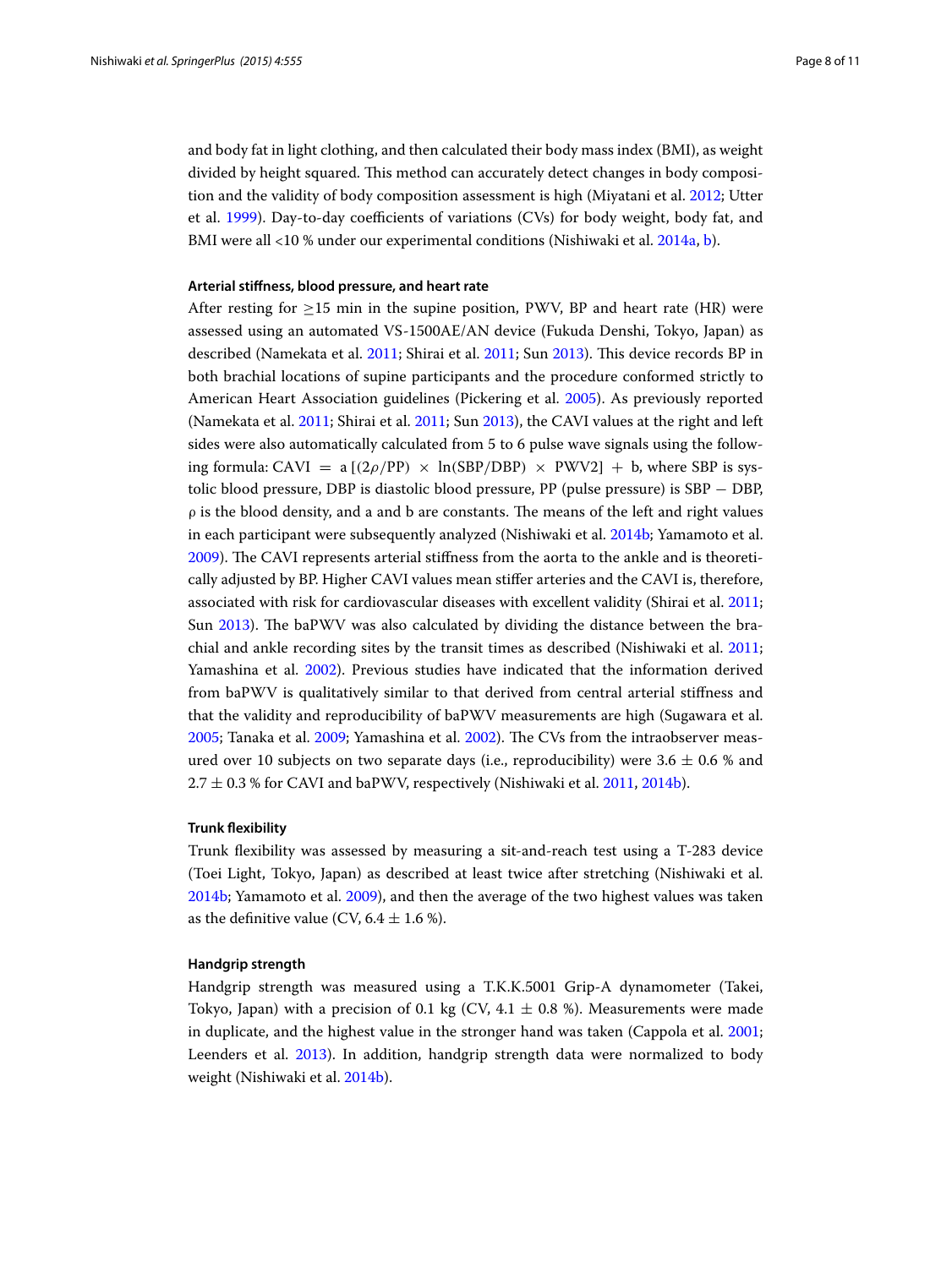#### **Physical activity levels**

Habitual physical activity levels during the experimental period were assessed using the validated, reliable International Physical Activity Questionnaire (IPAQ short form) translated into Japanese (Craig et al. [2003;](#page-9-21) Miura et al. [2012;](#page-9-22) Nishiwaki et al. [2014b](#page-9-3)). The intervention group answered questions about regular physical activity other than stretching intervention. We also interviewed the participants to determine whether physical activity levels had not changed during the experimental period compared with before (yes, 1; no, 2).

#### **Stretch training**

Supervised mild stretching was performed for approximately 30 min per training session, five different days per week, for 4 weeks in a room with temperature controlled at 22–24 °C according to a study showing that hamstring flexibility can increase during this time frame (Cipriani et al. [2012](#page-9-23)). Each training session was performed between 17:30 and 19:30. Expert instructors demonstrated the stretches for the participants throughout the experimental period. The instructors designed the stretches to take the major muscle groups, namely the lower extremities (quadriceps, hamstring, adductor, and gastrocnemius muscles), upper extremities (pectoralis major and minor, triceps, latissimus dorsi), and the neck and trunk (flexion, extension, and rotation) through their full range of motion as described (Cortez-Cooper et al. [2008\)](#page-9-6). The program consisted of one site of 3 bouts of 20 s stretching at the end range (point of minimal discomfort) with approximately 30–40 s rest between each bout. All participants in the intervention group completed 100 % of all scheduled stretching sessions (20 sessions over a period of 4 weeks). The participants in the both groups were instructed to maintain their normal diet and to refrain from any other specific exercise training throughout the study period.

### **Statistics**

Results are presented as mean  $\pm$  standard error of the mean (SEM). Bartlett's test and Levene's test were firstly performed to confirm the normal distribution of the data. Parameters before the experiment and physical activity levels between the two groups were compared using an independent Student's *t* test. Changes in parameters were analyzed by a two-way (group  $\times$  period) repeated-measures analysis of variance (ANOVA). When the F value was significant, the Bonferroni method was applied for post hoc multiple comparisons. Relationships between flexibility and arterial stiffness were assessed using Pearson's correlation. Results were regarded as statistically significant at P < 0.05.

#### **Abbreviations**

ANOVA: analysis of variance; BMI: body mass index; BP: blood pressure; baPWV: brachial-ankle PWV; CAVI: cardio-ankle vascular index; CV: coefficients of variations; DBP: diastolic blood pressure; HR: heart rate; IPAC: International physical activity questionnaire; PP: pulse pressure; PWV: pulse wave veloxity; SBP: systolic blood pressure; SEM: standard error of the mean.

#### **Authors' contributions**

Conceived and designed the experiments: MN HY KK NM. Performed the experiments: MN KK HY. Analyzed the data: MN KK HY. Wrote the paper MN NM. Interpreted the data: MN KK NM. All authors read and approved the final manuscript.

#### **Author details**

<sup>1</sup> Faculty of Engineering, Osaka Institute of Technology, 5-16-1 Ohmiya, Asahi-ku, Osaka 535-8585, Japan. <sup>2</sup> Faculty of Environmental Symbiotic Sciences, Prefectural University of Kumamoto, Kumamoto, Japan.<sup>3</sup> Faculty of Business, Sports Management Course, Hannan University, Osaka, Japan.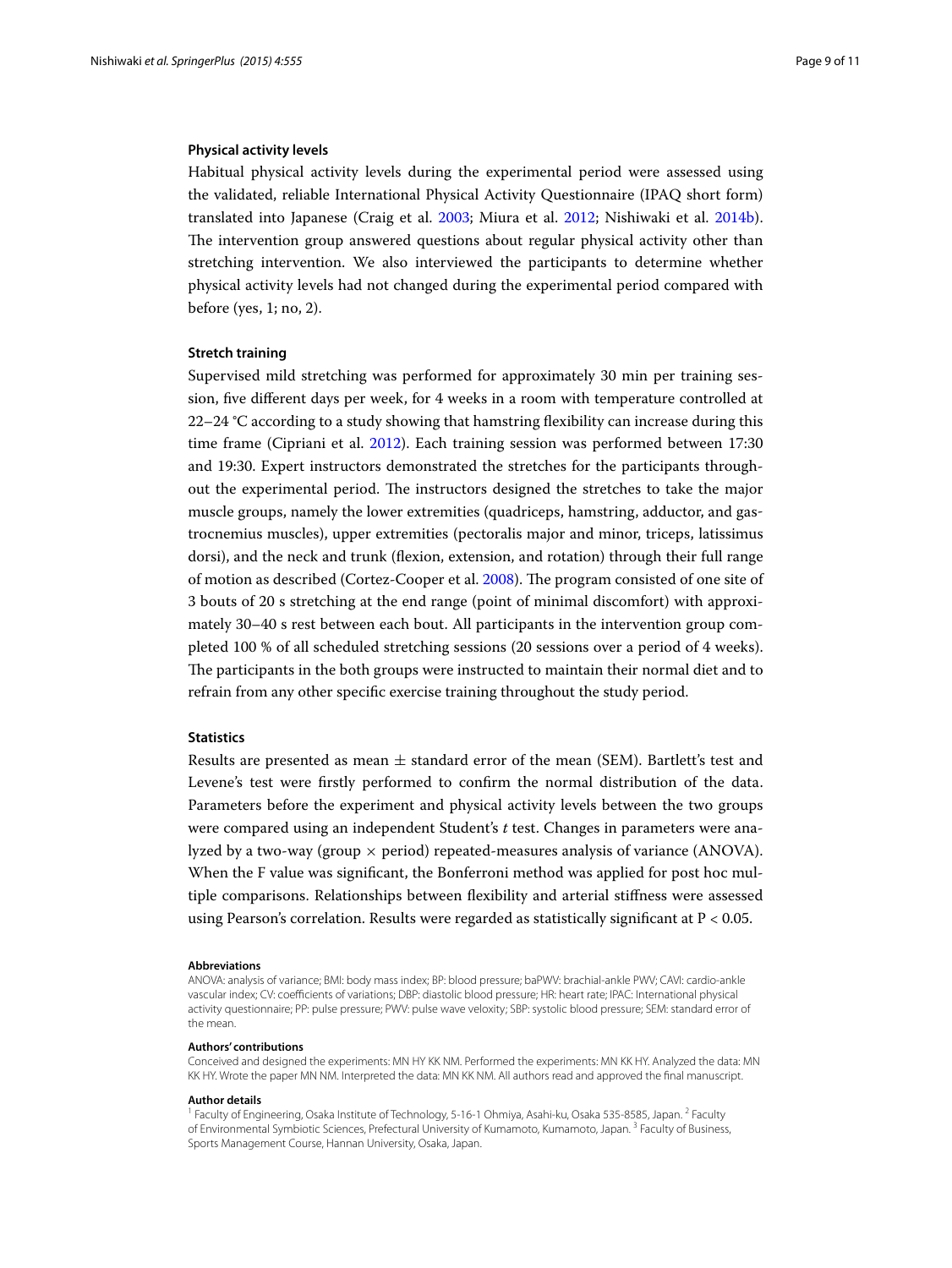#### **Acknowledgements**

We sincerely thank the study participants for their cooperation. The authors also appreciate Ms. S. Nakao, Ms. A. Imakiire, Ms. K. Chimura, and Ms. M. Amano for measuring all parameters. We are grateful to L. Mckean for proofreading the manuscript.

#### **Funding source**

This study was supported in part by a Grant-in-Aid from the Japanese Ministry of Education, Culture, Sports, Science and Technology (No. 26750345).

#### **Compliance with ethical guidelines**

#### **Competing interests**

The authors declare that they have no competing interests.

#### Received: 25 February 2015 Accepted: 10 September 2015 Published online: 25 September 2015

#### **References**

<span id="page-9-1"></span><span id="page-9-0"></span>Arnett DK, Evans GW, Riley WA (1994) Arterial stiffness: a new cardiovascular risk factor? Am J Epidemiol 140:669–682 Avolio AP, Deng FQ, Li WQ, Luo YF, Huang ZD, Xing LF, O'Rourke MF (1985) Effects of aging on arterial distensibility in

- populations with high and low prevalence of hypertension: comparison between urban and rural communities in China. Circulation 71:202–210
- <span id="page-9-19"></span>Cappola AR, Bandeen-Roche K, Wand GS, Volpato S, Fried LP (2001) Association of IGF-I levels with muscle strength and mobility in older women. J Clin Endocrinol Metab 86:4139–4146
- <span id="page-9-23"></span>Cipriani DJ, Terry ME, Haines MA, Tabibnia AP, Lyssanova O (2012) Effect of stretch frequency and sex on the rate of gain and rate of loss in muscle flexibility during a hamstring-stretching program: a randomized single-blind longitudinal study. J Strength Cond Res 26:2119–2129

<span id="page-9-6"></span>Cortez-Cooper MY, Anton MM, Devan AE, Neidre DB, Cook JN, Tanaka H (2008) The effects of strength training on central arterial compliance in middle-aged and older adults. Eur J Cardiovasc Prev Rehabil 15:149–155

<span id="page-9-21"></span>Craig CL, Marshall AL, Sjostrom M, Bauman AE, Booth ML, Ainsworth BE, Pratt M, Ekelund U, Yngve A, Sallis JF, Oja P (2003) International physical activity questionnaire: 12-country reliability and validity. Med Sci Sports Exerc 35:1381–1395

- <span id="page-9-4"></span>Douris PC, Ingenito T, Piccirillo B, Herbst M, Petrizzo J, Cherian V, McCutchan C, Burke C, Stamatinos G, Jung MK (2013) Martial arts training attenuates arterial stiffness in middle aged adults. Asian J Sports Med 4:201–207
- <span id="page-9-14"></span>Guimaraes GV, Ciolac EG, Carvalho VO, D'Avila VM, Bortolotto LA, Bocchi EA (2010) Effects of continuous vs. interval exercise training on blood pressure and arterial stiffness in treated hypertension. Hypertens Res 33:627–632
- <span id="page-9-10"></span>Guissard N, Duchateau J (2004) Effect of static stretch training on neural and mechanical properties of the human plantar-flexor muscles. Muscle Nerve 29:248–255

<span id="page-9-11"></span>Guissard N, Duchateau J (2006) Neural aspects of muscle stretching. Exerc Sport Sci Rev 34:154–158

<span id="page-9-7"></span>Hunter SD, Dhindsa MS, Cunningham E, Tarumi T, Alkatan M, Nualnim N, Tanaka H (2013a) The effect of Bikram yoga on arterial stiffness in young and older adults. J Altern Complement Med 19:930–934

- <span id="page-9-8"></span>Hunter SD, Tarumi T, Dhindsa MS, Nualnim N, Tanaka H (2013b) Hatha yoga and vascular function: results from crosssectional and interventional studies. J Bodyw Mov Ther 17:322–327
- <span id="page-9-5"></span>Kokkonen J, Nelson AG, Eldredge C, Winchester JB (2007) Chronic static stretching improves exercise performance. Med Sci Sports Exerc 39:1825–1831

<span id="page-9-2"></span>Laurent S, Boutouyrie P (2007) Recent advances in arterial stiffness and wave reflection in human hypertension. Hypertension 49:1202–1206

- <span id="page-9-20"></span>Leenders M, Verdijk LB, Van der Hoeven L, Van Kranenburg J, Nilwik R, Wodzig WK, Senden JM, Keizer HA, Van Loon LJ (2013) Protein supplementation during resistance-type exercise training in the elderly. Med Sci Sports Exerc 45:542–552
- <span id="page-9-12"></span>Magnusson SP, Simonsen EB, Aagaard P, Sorensen H, Kjaer M (1996) A mechanism for altered flexibility in human skeletal muscle. J Physiol 497(Pt 1):291–298
- <span id="page-9-13"></span>McGowan CL, Visocchi A, Faulkner M, Verduyn R, Rakobowchuk M, Levy AS, McCartney N, MacDonald MJ (2007) Isometric handgrip training improves local flow-mediated dilation in medicated hypertensives. Eur J Appl Physiol 99:227–234

<span id="page-9-22"></span>Miura H, Maruoka S, Sugino M (2012) Correlation of self-reported physical activity with pulse wave velocity in male adolescents. J Phys Fit Sports Med 1:191–195

- <span id="page-9-17"></span>Miyatani M, Yang P, Thomas S, Craven BC, Oh P (2012) Bioelectrical impedance and dual-energy X-ray absorptiometry assessments of changes in body composition following exercise in patients with type 2 diabetes mellitus. J Obes 2012:953060
- <span id="page-9-9"></span>Namekata T, Suzuki K, Ishizuka N, Shirai K (2011) Establishing baseline criteria of cardio-ankle vascular index as a new indicator of arteriosclerosis: a cross-sectional study. BMC Cardiovasc Disord 11:51

<span id="page-9-18"></span>Nishiwaki M, Kawakami R, Saito K, Tamaki H, Takekura H, Ogita F (2011) Vascular adaptations to hypobaric hypoxic training in postmenopausal women. J Physiol Sci 61:83–91

- <span id="page-9-16"></span>Nishiwaki M, Kuriyama A, Ikegami Y, Nakashima N, Matsumoto N (2014a) A pilot crossover study: effects of an intervention using an activity monitor with computerized game functions on physical activity and body composition. J Physiol Anthropol 33:35
- <span id="page-9-3"></span>Nishiwaki M, Kurobe K, Kiuchi A, Nakamura T, Matsumoto N (2014b) Sex differences in flexibility-arterial stiffness relationship and its application for diagnosis of arterial stiffening: a cross-sectional observational study. PLoS One 9:e113646
- <span id="page-9-15"></span>Okamoto T, Masuhara M, Ikuta K (2009) Home-based resistance training improves arterial stiffness in healthy premenopausal women. Eur J Appl Physiol 107:113–117